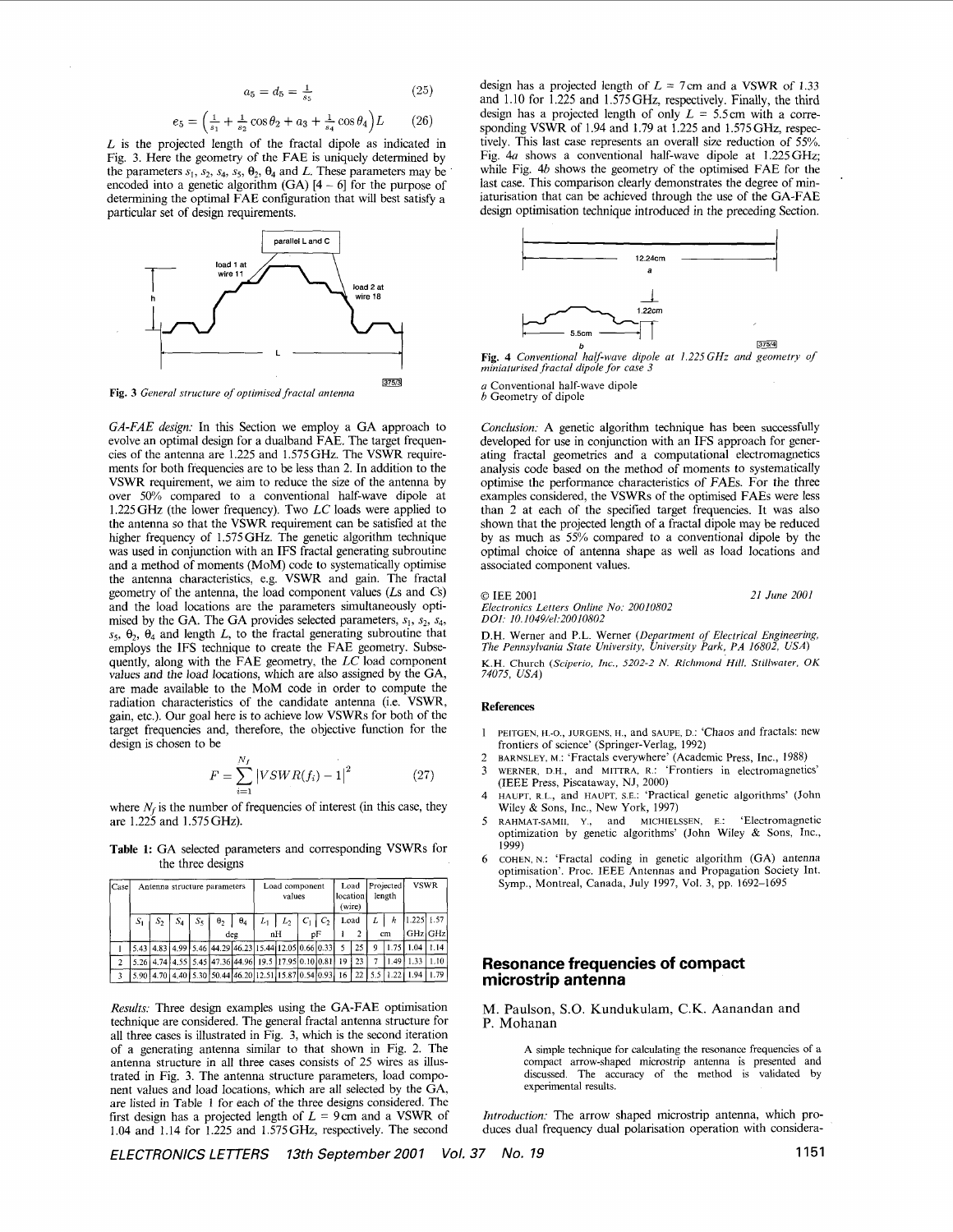<span id="page-1-0"></span>ble size reduction compared to conventional patches has been reported [I]. These antennas provide greater area reduction and improved gain compared to drum shaped patches *[2].* Prediction of the resonance frequency of drum shaped patches [3] and circular patches for broadband operation **[4]** are available in the literature. In this Letter, we propose empirical formulas for calculating the resonance frequencies of the arrow shaped microstrip antenna. These antennas can be employed for obtaining dual frequency with the same polarisation, bandwidth enhancement, circular polarisation etc. by varying its different parameters or by introducing slots. The proposed design equations provide an easier and simple way of predicting the resonant frequencies of these patches.



**Fig. 1** *Geometry of arrow shaped microstrip antenna* 

*Frequency calculation:* The schematic diagram of the antenna is shown in Fig. 1. The structure consists of an arrow shaped patch with an intruding triangle of height *W<sub>cd</sub>* and protruding triangle of height  $W_{cp}$  with slanted lengths  $S_1$  and  $S_2$  etched on a dielectric substrate of thickness *h* and dielectric constant  $\varepsilon_r$ .

The standard equations for computing the resonant frequency of a rectangular patch antenna are modified to take into account the effect of the intruding and protruding lengths  $W_{cd}$  and  $W_{cp}$ . The line extension factor and the effective resonating lengths of the two modes are obtained by the following empirical relations: for the  $TM_{10}$  mode

$$
f_{10} = \frac{c}{2(S_{eff} + 2\Delta l_1)\sqrt{\varepsilon_1}}\tag{1}
$$

$$
\varepsilon_1=\frac{\varepsilon_r+1}{2}+\frac{\varepsilon_r-1}{2}(1+12h/W)^{-1/2}\qquad \quad (2)
$$

$$
\Delta l_1 = \frac{0.412h(\varepsilon_1 + 0.3)(W/h + 0.258)}{(\varepsilon_1 - 0.258)(W/h + 0.8)}\tag{3}
$$

for the  $TM_{01}$  mode

$$
f_{01} = \frac{c}{2(W_{eff} + 2\Delta l_2)\sqrt{\varepsilon_2}}
$$

where  $\varepsilon_2$  and  $\Delta l_2$  are calculated by replacing *W* by *S* in eqns. 2 and 3, respectively, with  $S = (S_1 + S_2)/2$ .

*Sen* and *Wen* are calculated as follows:

For 
$$
(L < W)
$$
  
\n
$$
S_{eff} = S_1 - (0.001/L) + 0.01W
$$
\n
$$
- 0.68(W_{cd} - 0.01) - 0.03(W_{cp} - 0.01)
$$
\nfor  $W_{cd}/W \le 0.5$   
\n
$$
W_{eff} = W + 0.58W_{cp} - 0.43W_{cd}
$$
\n
$$
S_{eff} = 0.5(S_1 + L) + 0.4W_{cd}
$$
\n
$$
- 0.175W - 0.03(W_{cp} - 0.01)
$$
\nfor  $W_{cd}/W > 0.5$ 

$$
W_{eff}=0.78W\!+\!0.025W_{cd}\!+\!0.49W_{cp}\Big)
$$

For  $(L \geq W)$ 

$$
S_{eff} = S_1 + 2.3(L - 2W - 0.0046/L)W_{cd}
$$
  
\n+ 0.00006/L - 0.1(W<sub>cp</sub> - 0.01) for W<sub>cd</sub>/W < 1  
\n
$$
W_{eff} = W + 0.58W_{cp} - 0.43W_{cd}
$$
  
\n+ 0.0023(L-W)/W for W<sub>cd</sub>/W < 0.5  
\n(Center f)  
\nW<sub>eff</sub> = 0.78W + 0.025W<sub>cd</sub> + 0.49W<sub>cp</sub>  
\n+ 0.0025W<sub>cd</sub>/W + 0.17(L-W - 0.01) for W<sub>cd</sub>/W > 0.5  
\nE-mail: a

*Comparison of theory and experiment:* The theoretical variation of the two resonant frequencies  $f_{10}$  and  $f_{01}$  with *L* for different values of  $W_{cd}$  and  $W_{cp}$  are given in Fig. 2. The experimental curves are also given to validate the computation. To further check the validity, the antennas were fabricated on substrates with different dielectric constants and thickness. The results are shown in Fig. 3. In all these cases the theoretical results are in good agreement with experimental values with maximum error  $\leq 2\%$ .



**Fig. 2** *Variation of TM<sub>10</sub> and TM<sub>01</sub> mode frequencies with length L for different*  $W_{cp}$  *and*  $W_{cd}$  *(* $W = 5$  *cm)* 





*different* **E,** *and h values* 

-0- calculated - -0- - measured (i) **E,** = 2.2, *h* = *0.08*  (ii) **E,** = **4.28,** *h* = 0.16 (iii) **E,** = 10.2, *h* = 0.066

*Conclusion:* **A** simple and accurate technique to determine the resonance frequencies of the dominant modes of a compact arrow shaped patch antenna is presented. The method is validated by experimental results and the percentage error is found to be < 2%. This method of frequency prediction is less time consuming than the expensive simulation software.

*0* IEE 2001 *Electronics Letters Online No: 20010814 DOI: IO.I049/el:20010814* 

M. Paulson, *S.O.* Kundukulam, C.K. Aanandan and P. Mohanan *(Centre for Research in Electromagnetics and Antennas, Department of Electronics, Cochin University of Science and Technology, Cochin 682 022, India)* 

*3 July 2001* 

E-mail: [aanandan@doe.cusat.edu](mailto:aanandan@doe.cusat.edu) 

**1152** *ELECTRONICS LETTERS 13th September 2001 Vol. 37 No. 19*